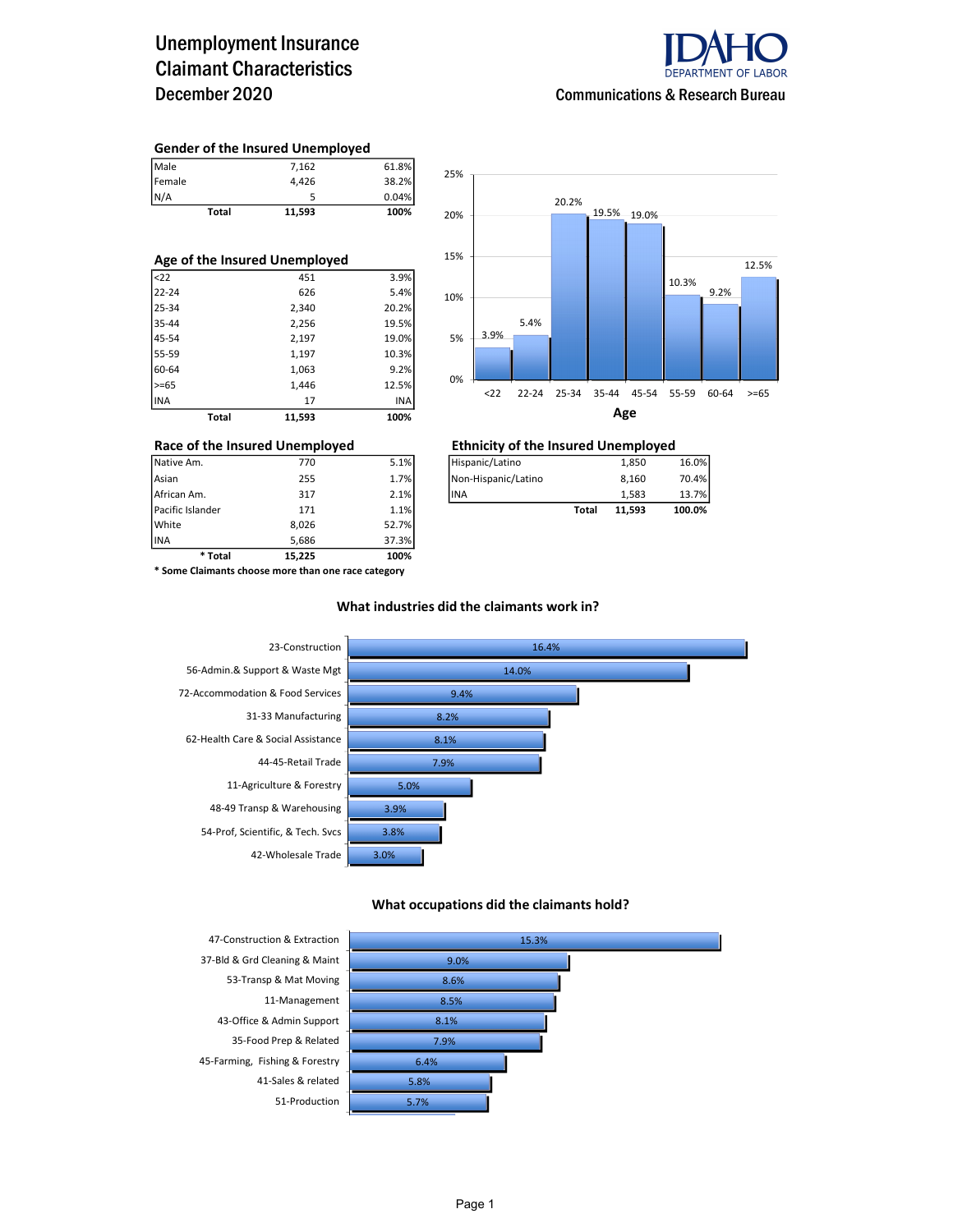# Unemployment Insurance Claimant Characteristics



## December 2020 Communications & Research Bureau

| <b>Demographics</b>                                          | <b>December</b> |       | <b>November</b> |       | <b>Monthly</b>    | <b>December</b> |       | Yearly            |
|--------------------------------------------------------------|-----------------|-------|-----------------|-------|-------------------|-----------------|-------|-------------------|
|                                                              | 2020            |       | 2020            |       | <b>Difference</b> | 2019            |       | <b>Difference</b> |
|                                                              |                 |       |                 |       |                   |                 |       |                   |
| Gender:                                                      |                 |       |                 |       |                   |                 |       |                   |
| Male                                                         | 7,162           | 61.8% | 4,605           | 53.3% | 2,557             | 5,031           | 70.1% | 2131              |
| Female                                                       | 4,426           | 38.2% | 4,032           | 46.7% | 394               | 2,148           | 29.9% | 2278              |
| <b>INA</b>                                                   | 5               | 0.0%  | 6               | 0.1%  | $-1$              | $\overline{2}$  | 0.0%  | 3                 |
| <b>Total</b>                                                 | 11,593          |       | 8,643           |       | 2,950             | 7,181           |       | 4412              |
| Race: NOTE: Claimants may choose more than one Race category |                 |       |                 |       |                   |                 |       |                   |
| Native American                                              | 770             | N/A   | 461             | N/A   | 309               | 547             | N/A   | 223               |
| Asian                                                        | 255             | N/A   | 243             | N/A   | 12                | 113             | N/A   | 142               |
| African American                                             | 317             | N/A   | 247             | N/A   | 70                | 181             | N/A   | 136               |
| Pacific Islander                                             | 171             | N/A   | 162             | N/A   | 9                 | 82              | N/A   | 89                |
| White                                                        | 8,026           | N/A   | 6,404           | N/A   | 1,622             | 5,656           | N/A   | 2370              |
| <b>INA</b>                                                   | 5,686           | N/A   | 2,862           | N/A   | 2,824             | 4,367           | N/A   | 1319              |
|                                                              |                 |       |                 |       |                   |                 |       |                   |
| <b>Ethnicity:</b>                                            |                 |       |                 |       |                   |                 |       |                   |
| Hispanic/Latino                                              | 1,850           | 16.0% | 1,096           | 12.7% | 754               | 1,284           | 17.9% | 566               |
| Non-Hispanic/Latino                                          | 8,160           | 70.4% | 6,240           | 72.2% | 1,920             | 4,856           | 67.6% | 3304              |
| <b>INA</b>                                                   | 1,583           | 13.7% | 1,307           | 15.1% | 276               | 1,041           | 14.5% | 542               |
|                                                              |                 |       |                 |       |                   |                 |       |                   |
| Age:                                                         |                 |       |                 |       |                   |                 |       |                   |
| $22$                                                         | 451             | 3.9%  | 350             | 4.0%  | 101               | 177             | 2.5%  | 274               |
| 22-24                                                        | 626             | 5.4%  | 438             | 5.1%  | 188               | 302             | 4.2%  | 324               |
| 25-34                                                        | 2,340           | 20.2% | 1,690           | 19.6% | 650               | 1,493           | 20.8% | 847               |
| 35-44                                                        | 2,256           | 19.5% | 1,716           | 19.9% | 540               | 1,489           | 20.7% | 767               |
| 45-54                                                        | 2,197           | 19.0% | 1,718           | 19.9% | 479               | 1,488           | 20.7% | 709               |
| 55-59                                                        | 1,197           | 10.3% | 900             | 10.4% | 297               | 901             | 12.5% | 296               |
| 60-64                                                        | 1,063           | 9.2%  | 746             | 8.6%  | 317               | 663             | 9.2%  | 400               |
| $>= 65$                                                      | 1,446           | 12.5% | 1,067           | 12.3% | 379               | 668             | 9.3%  | 778               |
| <b>Total</b>                                                 | 11,576          |       | 8,625           |       | 2,951             | 7,181           |       | 4395              |